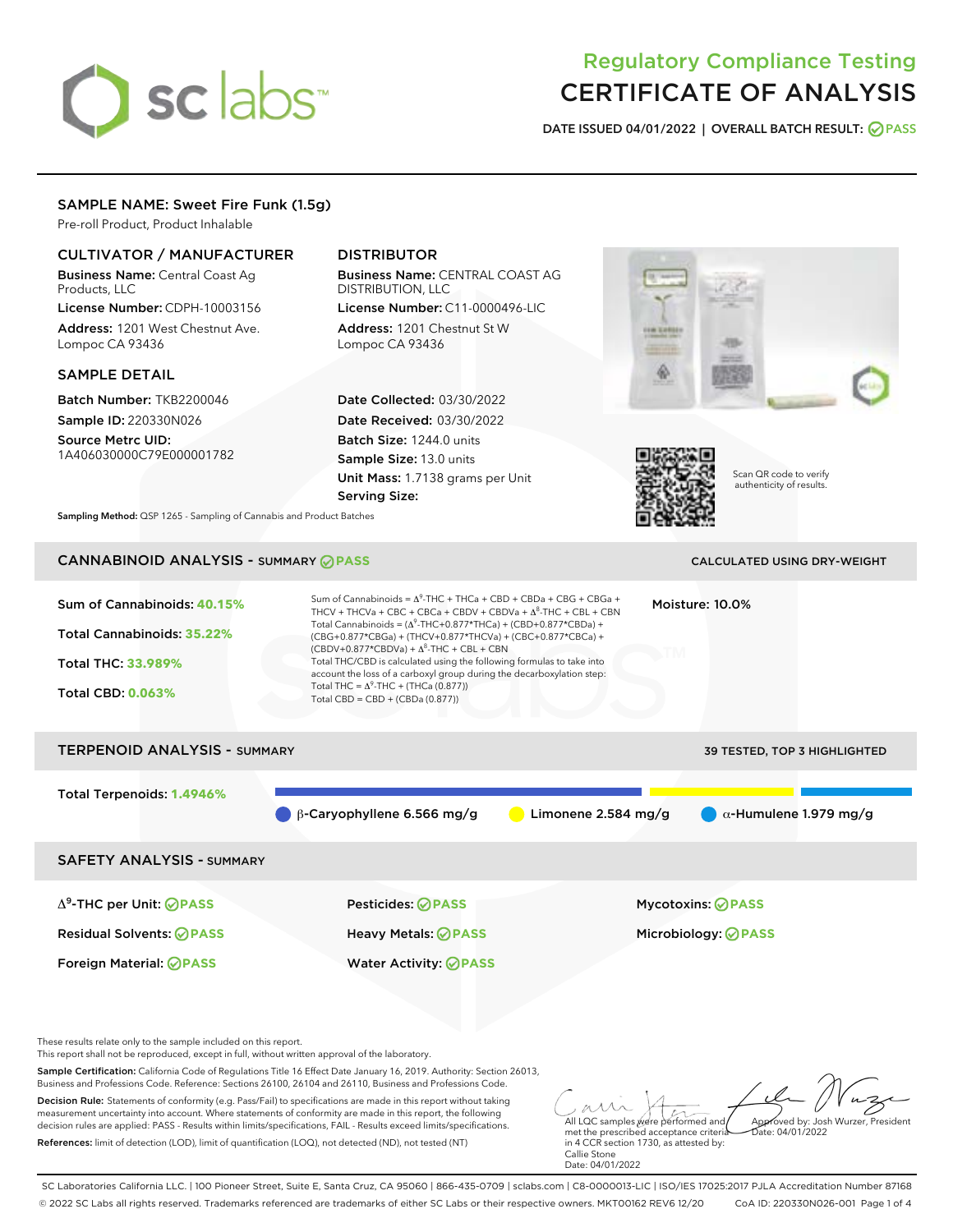



SWEET FIRE FUNK (1.5G) | DATE ISSUED 04/01/2022 | OVERALL BATCH RESULT: **O PASS** 

# CANNABINOID TEST RESULTS - 03/31/2022 2 PASS

Tested by high-performance liquid chromatography with diode-array detection (HPLC-DAD). Calculated using Dry-Weight. **Method:** QSP 1157 - Analysis of Cannabinoids by HPLC-DAD

### TOTAL CANNABINOIDS: **35.22%**

Total Cannabinoids (Total THC) + (Total CBD) + (Total CBG) + (Total THCV) + (Total CBC) +  $(Total$  CBDV) +  $\Delta$ <sup>8</sup>-THC + CBL + CBN

TOTAL THC: **33.989%** Total THC (Δ<sup>9</sup> -THC+0.877\*THCa)

TOTAL CBD: **0.063%** Total CBD (CBD+0.877\*CBDa)

TOTAL CBG: 0.53% Total CBG (CBG+0.877\*CBGa)

TOTAL THCV: 0.173% Total THCV (THCV+0.877\*THCVa)

TOTAL CBC: 0.463% Total CBC (CBC+0.877\*CBCa)

TOTAL CBDV: ND Total CBDV (CBDV+0.877\*CBDVa)

| <b>COMPOUND</b>            | LOD/LOQ<br>(mg/g) | <b>MEASUREMENT</b><br><b>UNCERTAINTY</b><br>(mg/g) | <b>RESULT</b><br>(mg/g) | <b>RESULT</b><br>(%) |
|----------------------------|-------------------|----------------------------------------------------|-------------------------|----------------------|
| <b>THCa</b>                | 0.05/0.14         | ±6.976                                             | 387.56                  | 38.756               |
| <b>CBCa</b>                | 0.07 / 0.28       | ±0.181                                             | 5.28                    | 0.528                |
| <b>CBGa</b>                | 0.1/0.2           | ±0.19                                              | 5.2                     | 0.52                 |
| <b>THCVa</b>               | 0.07 / 0.20       | ±0.066                                             | 1.97                    | 0.197                |
| <b>CBG</b>                 | 0.06/0.19         | ±0.021                                             | 0.78                    | 0.078                |
| <b>CBDa</b>                | 0.02/0.19         | ±0.015                                             | 0.72                    | 0.072                |
| $\Lambda^9$ -THC           | 0.06/0.26         | N/A                                                | <b>ND</b>               | <b>ND</b>            |
| $\Lambda^8$ -THC           | 0.1/0.4           | N/A                                                | <b>ND</b>               | <b>ND</b>            |
| <b>THCV</b>                | 0.1/0.2           | N/A                                                | <b>ND</b>               | <b>ND</b>            |
| <b>CBD</b>                 | 0.07/0.29         | N/A                                                | <b>ND</b>               | <b>ND</b>            |
| <b>CBDV</b>                | 0.04 / 0.15       | N/A                                                | <b>ND</b>               | <b>ND</b>            |
| <b>CBDVa</b>               | 0.03 / 0.53       | N/A                                                | <b>ND</b>               | <b>ND</b>            |
| <b>CBL</b>                 | 0.06/0.24         | N/A                                                | <b>ND</b>               | <b>ND</b>            |
| <b>CBN</b>                 | 0.1/0.3           | N/A                                                | <b>ND</b>               | <b>ND</b>            |
| <b>CBC</b>                 | 0.2 / 0.5         | N/A                                                | <b>ND</b>               | <b>ND</b>            |
| <b>SUM OF CANNABINOIDS</b> |                   |                                                    | 401.5 mg/g              | 40.15%               |

### **UNIT MASS: 1.7138 grams per Unit**

| $\Delta^9$ -THC per Unit               | 1100 per-package limit | <b>ND</b>       | <b>PASS</b> |
|----------------------------------------|------------------------|-----------------|-------------|
| <b>Total THC per Unit</b>              |                        | 582.50 mg/unit  |             |
| <b>CBD per Unit</b>                    |                        | <b>ND</b>       |             |
| <b>Total CBD per Unit</b>              |                        | $1.08$ mg/unit  |             |
| <b>Sum of Cannabinoids</b><br>per Unit |                        | $688.1$ mg/unit |             |
| <b>Total Cannabinoids</b><br>per Unit  |                        | $603.6$ mg/unit |             |

### **MOISTURE TEST RESULT**

10.0% Tested 03/31/2022 Method: QSP 1224 - Loss on Drying (Moisture)

# TERPENOID TEST RESULTS - 04/01/2022

Terpene analysis utilizing gas chromatography-flame ionization detection (GC-FID). **Method:** QSP 1192 - Analysis of Terpenoids by GC-FID

| <b>COMPOUND</b>         | LOD/LOQ<br>(mg/g) | <b>MEASUREMENT</b><br><b>UNCERTAINTY</b><br>(mg/g) | <b>RESULT</b><br>(mg/g)                         | <b>RESULT</b><br>(%) |
|-------------------------|-------------------|----------------------------------------------------|-------------------------------------------------|----------------------|
| β-Caryophyllene         | 0.004 / 0.012     | ±0.1819                                            | 6.566                                           | 0.6566               |
| Limonene                | 0.005 / 0.016     | ±0.0287                                            | 2.584                                           | 0.2584               |
| $\alpha$ -Humulene      | 0.009/0.029       | ±0.0495                                            | 1.979                                           | 0.1979               |
| <b>Myrcene</b>          | 0.008 / 0.025     | ±0.0066                                            | 0.665                                           | 0.0665               |
| $\alpha$ -Bisabolol     | 0.008 / 0.026     | ±0.0188                                            | 0.452                                           | 0.0452               |
| <b>Nerolidol</b>        | 0.006 / 0.019     | ±0.0202                                            | 0.413                                           | 0.0413               |
| Fenchol                 | 0.010 / 0.034     | ±0.0121                                            | 0.401                                           | 0.0401               |
| Terpineol               | 0.009 / 0.031     | ±0.0166                                            | 0.347                                           | 0.0347               |
| trans-ß-Farnesene       | 0.008 / 0.025     | ±0.0084                                            | 0.306                                           | 0.0306               |
| β-Pinene                | 0.004 / 0.014     | ±0.0025                                            | 0.282                                           | 0.0282               |
| β-Ocimene               | 0.006 / 0.020     | ±0.0050                                            | 0.199                                           | 0.0199               |
| Linalool                | 0.009 / 0.032     | ±0.0051                                            | 0.172                                           | 0.0172               |
| Caryophyllene<br>Oxide  | 0.010 / 0.033     | ±0.0049                                            | 0.138                                           | 0.0138               |
| $\alpha$ -Pinene        | 0.005 / 0.017     | ±0.0009                                            | 0.127                                           | 0.0127               |
| <b>Borneol</b>          | 0.005 / 0.016     | ±0.0027                                            | 0.084                                           | 0.0084               |
| Terpinolene             | 0.008 / 0.026     | ±0.0011                                            | 0.070                                           | 0.0070               |
| Fenchone                | 0.009 / 0.028     | ±0.0008                                            | 0.036                                           | 0.0036               |
| Camphene                | 0.005 / 0.015     | ±0.0003                                            | 0.034                                           | 0.0034               |
| $\alpha$ -Cedrene       | 0.005 / 0.016     | ±0.0008                                            | 0.034                                           | 0.0034               |
| Valencene               | 0.009 / 0.030     | ±0.0018                                            | 0.034                                           | 0.0034               |
| Geraniol                | 0.002 / 0.007     | ±0.0008                                            | 0.023                                           | 0.0023               |
| Citronellol             | 0.003 / 0.010     | N/A                                                | <loq< th=""><th><loq< th=""></loq<></th></loq<> | <loq< th=""></loq<>  |
| Sabinene                | 0.004 / 0.014     | N/A                                                | <b>ND</b>                                       | <b>ND</b>            |
| $\alpha$ -Phellandrene  | 0.006 / 0.020     | N/A                                                | ND                                              | <b>ND</b>            |
| $\Delta^3$ -Carene      | 0.005 / 0.018     | N/A                                                | <b>ND</b>                                       | ND                   |
| $\alpha$ -Terpinene     | 0.005 / 0.017     | N/A                                                | <b>ND</b>                                       | ND                   |
| p-Cymene                | 0.005 / 0.016     | N/A                                                | ND                                              | <b>ND</b>            |
| Eucalyptol              | 0.006 / 0.018     | N/A                                                | <b>ND</b>                                       | <b>ND</b>            |
| $\gamma$ -Terpinene     | 0.006 / 0.018     | N/A                                                | ND                                              | ND                   |
| Sabinene Hydrate        | 0.006 / 0.022     | N/A                                                | <b>ND</b>                                       | <b>ND</b>            |
| Isopulegol              | 0.005 / 0.016     | N/A                                                | ND                                              | ND                   |
| Camphor                 | 0.006 / 0.019     | N/A                                                | ND                                              | ND                   |
| Isoborneol              | 0.004 / 0.012     | N/A                                                | <b>ND</b>                                       | ND                   |
| Menthol                 | 0.008 / 0.025     | N/A                                                | <b>ND</b>                                       | ND                   |
| Nerol                   | 0.003 / 0.011     | N/A                                                | ND                                              | ND                   |
| Pulegone                | 0.003 / 0.011     | N/A                                                | <b>ND</b>                                       | ND                   |
| <b>Geranyl Acetate</b>  | 0.004 / 0.014     | N/A                                                | <b>ND</b>                                       | ND                   |
| Guaiol                  | 0.009 / 0.030     | N/A                                                | ND                                              | ND                   |
| Cedrol                  | 0.008 / 0.027     | N/A                                                | <b>ND</b>                                       | ND                   |
| <b>TOTAL TERPENOIDS</b> |                   |                                                    | 14.946 mg/g                                     | 1.4946%              |

SC Laboratories California LLC. | 100 Pioneer Street, Suite E, Santa Cruz, CA 95060 | 866-435-0709 | sclabs.com | C8-0000013-LIC | ISO/IES 17025:2017 PJLA Accreditation Number 87168 © 2022 SC Labs all rights reserved. Trademarks referenced are trademarks of either SC Labs or their respective owners. MKT00162 REV6 12/20 CoA ID: 220330N026-001 Page 2 of 4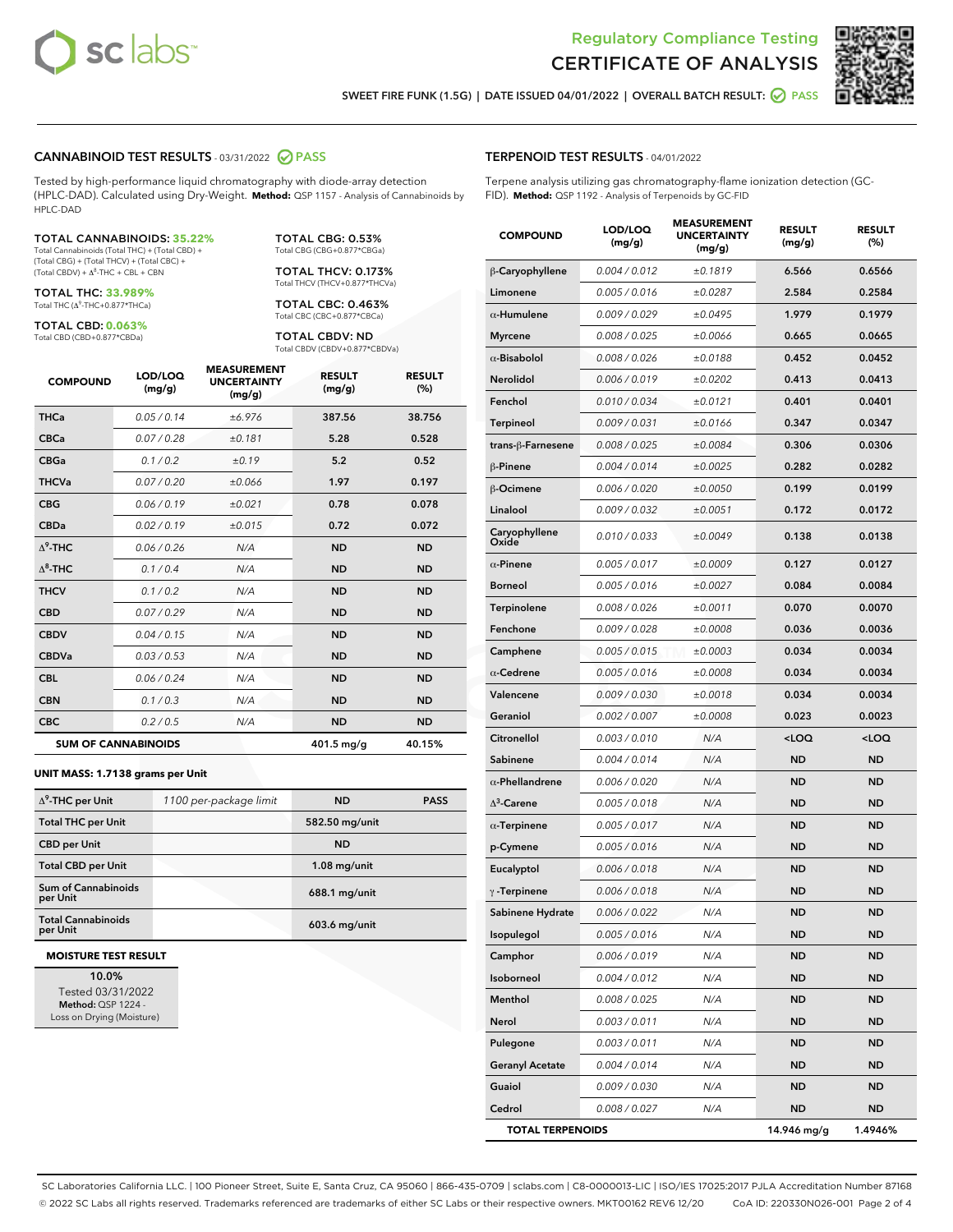



SWEET FIRE FUNK (1.5G) | DATE ISSUED 04/01/2022 | OVERALL BATCH RESULT: @ PASS

# CATEGORY 1 PESTICIDE TEST RESULTS - 04/01/2022 2 PASS

Pesticide and plant growth regulator analysis utilizing high-performance liquid chromatography-mass spectrometry (HPLC-MS) or gas chromatography-mass spectrometry (GC-MS). \*GC-MS utilized where indicated. **Method:** QSP 1212 - Analysis of Pesticides and Mycotoxins by LC-MS or QSP 1213 - Analysis of Pesticides by GC-MS

| <b>COMPOUND</b>             | LOD/LOO<br>$(\mu g/g)$ | <b>ACTION</b><br><b>LIMIT</b><br>$(\mu g/g)$ | <b>MEASUREMENT</b><br><b>UNCERTAINTY</b><br>$(\mu g/g)$ | <b>RESULT</b><br>$(\mu g/g)$ | <b>RESULT</b> |
|-----------------------------|------------------------|----------------------------------------------|---------------------------------------------------------|------------------------------|---------------|
| <b>Aldicarb</b>             | 0.03 / 0.08            | $\ge$ LOD                                    | N/A                                                     | <b>ND</b>                    | <b>PASS</b>   |
| Carbofuran                  | 0.02 / 0.05            | $\ge$ LOD                                    | N/A                                                     | <b>ND</b>                    | <b>PASS</b>   |
| Chlordane*                  | 0.03/0.08              | $>$ LOD                                      | N/A                                                     | <b>ND</b>                    | <b>PASS</b>   |
| Chlorfenapyr*               | 0.03 / 0.10            | $\ge$ LOD                                    | N/A                                                     | <b>ND</b>                    | <b>PASS</b>   |
| Chlorpyrifos                | 0.02/0.06              | $>$ LOD                                      | N/A                                                     | <b>ND</b>                    | <b>PASS</b>   |
| Coumaphos                   | 0.02 / 0.07            | $\ge$ LOD                                    | N/A                                                     | <b>ND</b>                    | <b>PASS</b>   |
| Daminozide                  | 0.02 / 0.07            | $\ge$ LOD                                    | N/A                                                     | <b>ND</b>                    | <b>PASS</b>   |
| <b>Dichlorvos</b><br>(DDVP) | 0.03/0.09              | $>$ LOD                                      | N/A                                                     | <b>ND</b>                    | <b>PASS</b>   |
| Dimethoate                  | 0.03 / 0.08            | $>$ LOD                                      | N/A                                                     | <b>ND</b>                    | <b>PASS</b>   |
| Ethoprophos                 | 0.03/0.10              | $>$ LOD                                      | N/A                                                     | <b>ND</b>                    | <b>PASS</b>   |
| Etofenprox                  | 0.02 / 0.06            | $\ge$ LOD                                    | N/A                                                     | <b>ND</b>                    | <b>PASS</b>   |
| Fenoxycarb                  | 0.03/0.08              | $>$ LOD                                      | N/A                                                     | <b>ND</b>                    | <b>PASS</b>   |
| Fipronil                    | 0.03 / 0.08            | $\ge$ LOD                                    | N/A                                                     | <b>ND</b>                    | <b>PASS</b>   |
| Imazalil                    | 0.02 / 0.06            | $\ge$ LOD                                    | N/A                                                     | <b>ND</b>                    | <b>PASS</b>   |
| <b>Methiocarb</b>           | 0.02 / 0.07            | $\ge$ LOD                                    | N/A                                                     | <b>ND</b>                    | <b>PASS</b>   |
| Parathion-methyl            | 0.03/0.10              | $\ge$ LOD                                    | N/A                                                     | <b>ND</b>                    | <b>PASS</b>   |
| <b>Mevinphos</b>            | 0.03/0.09              | $\ge$ LOD                                    | N/A                                                     | <b>ND</b>                    | <b>PASS</b>   |
| Paclobutrazol               | 0.02 / 0.05            | $\ge$ LOD                                    | N/A                                                     | <b>ND</b>                    | <b>PASS</b>   |
| Propoxur                    | 0.03/0.09              | $\ge$ LOD                                    | N/A                                                     | <b>ND</b>                    | <b>PASS</b>   |
| Spiroxamine                 | 0.03 / 0.08            | $\ge$ LOD                                    | N/A                                                     | <b>ND</b>                    | <b>PASS</b>   |
| Thiacloprid                 | 0.03/0.10              | $\ge$ LOD                                    | N/A                                                     | <b>ND</b>                    | <b>PASS</b>   |

# CATEGORY 2 PESTICIDE TEST RESULTS - 04/01/2022 @ PASS

| <b>COMPOUND</b>          | LOD/LOO<br>$(\mu g/g)$ | <b>ACTION</b><br>LIMIT<br>$(\mu g/g)$ | <b>MEASUREMENT</b><br><b>UNCERTAINTY</b><br>$(\mu g/g)$ | <b>RESULT</b><br>$(\mu g/g)$ | <b>RESULT</b> |  |
|--------------------------|------------------------|---------------------------------------|---------------------------------------------------------|------------------------------|---------------|--|
| Abamectin                | 0.03/0.10              | 0.1                                   | N/A                                                     | <b>ND</b>                    | <b>PASS</b>   |  |
| Acephate                 | 0.02/0.07              | 0.1                                   | N/A                                                     | <b>ND</b>                    | <b>PASS</b>   |  |
| Acequinocyl              | 0.02/0.07              | 0.1                                   | N/A                                                     | <b>ND</b>                    | <b>PASS</b>   |  |
| Acetamiprid              | 0.02/0.05              | 0.1                                   | N/A                                                     | <b>ND</b>                    | <b>PASS</b>   |  |
| Azoxystrobin             | 0.02/0.07              | 0.1                                   | N/A                                                     | <b>ND</b>                    | <b>PASS</b>   |  |
| <b>Bifenazate</b>        | 0.01/0.04              | 0.1                                   | N/A                                                     | <b>ND</b>                    | <b>PASS</b>   |  |
| <b>Bifenthrin</b>        | 0.02/0.05              | 3                                     | N/A                                                     | <b>ND</b>                    | <b>PASS</b>   |  |
| <b>Boscalid</b>          | 0.03/0.09              | 0.1                                   | N/A                                                     | <b>ND</b>                    | <b>PASS</b>   |  |
| Captan                   | 0.19/0.57              | 07                                    | N/A                                                     | <b>ND</b>                    | <b>PASS</b>   |  |
| Carbaryl                 | 0.02/0.06              | 0.5                                   | N/A                                                     | <b>ND</b>                    | <b>PASS</b>   |  |
| Chlorantranilip-<br>role | 0.04/0.12              | 10                                    | N/A                                                     | <b>ND</b>                    | <b>PASS</b>   |  |
| Clofentezine             | 0.03/0.09              | 0.1                                   | N/A                                                     | <b>ND</b>                    | <b>PASS</b>   |  |

# CATEGORY 2 PESTICIDE TEST RESULTS - 04/01/2022 continued

| <b>COMPOUND</b>               | LOD/LOQ<br>(µg/g) | <b>ACTION</b><br><b>LIMIT</b><br>(µg/g) | <b>MEASUREMENT</b><br><b>UNCERTAINTY</b><br>$(\mu g/g)$ | <b>RESULT</b><br>(µg/g) | <b>RESULT</b> |
|-------------------------------|-------------------|-----------------------------------------|---------------------------------------------------------|-------------------------|---------------|
| Cyfluthrin                    | 0.12 / 0.38       | $\overline{c}$                          | N/A                                                     | <b>ND</b>               | <b>PASS</b>   |
| Cypermethrin                  | 0.11/0.32         | 1                                       | N/A                                                     | <b>ND</b>               | <b>PASS</b>   |
| <b>Diazinon</b>               | 0.02 / 0.05       | 0.1                                     | N/A                                                     | <b>ND</b>               | <b>PASS</b>   |
| Dimethomorph                  | 0.03 / 0.09       | 2                                       | N/A                                                     | <b>ND</b>               | <b>PASS</b>   |
| Etoxazole                     | 0.02 / 0.06       | 0.1                                     | N/A                                                     | <b>ND</b>               | <b>PASS</b>   |
| Fenhexamid                    | 0.03 / 0.09       | 0.1                                     | N/A                                                     | <b>ND</b>               | <b>PASS</b>   |
| Fenpyroximate                 | 0.02 / 0.06       | 0.1                                     | N/A                                                     | <b>ND</b>               | <b>PASS</b>   |
| Flonicamid                    | 0.03 / 0.10       | 0.1                                     | N/A                                                     | ND                      | <b>PASS</b>   |
| Fludioxonil                   | 0.03 / 0.10       | 0.1                                     | N/A                                                     | <b>ND</b>               | <b>PASS</b>   |
| Hexythiazox                   | 0.02 / 0.07       | 0.1                                     | N/A                                                     | <b>ND</b>               | <b>PASS</b>   |
| Imidacloprid                  | 0.04 / 0.11       | 5                                       | N/A                                                     | <b>ND</b>               | <b>PASS</b>   |
| Kresoxim-methyl               | 0.02 / 0.07       | 0.1                                     | N/A                                                     | <b>ND</b>               | <b>PASS</b>   |
| <b>Malathion</b>              | 0.03 / 0.09       | 0.5                                     | N/A                                                     | <b>ND</b>               | <b>PASS</b>   |
| Metalaxyl                     | 0.02 / 0.07       | $\overline{c}$                          | N/A                                                     | <b>ND</b>               | <b>PASS</b>   |
| Methomyl                      | 0.03/0.10         | 1                                       | N/A                                                     | <b>ND</b>               | <b>PASS</b>   |
| Myclobutanil                  | 0.03 / 0.09       | 0.1                                     | N/A                                                     | <b>ND</b>               | <b>PASS</b>   |
| Naled                         | 0.02 / 0.07       | 0.1                                     | N/A                                                     | ND                      | <b>PASS</b>   |
| Oxamyl                        | 0.04 / 0.11       | 0.5                                     | N/A                                                     | ND                      | <b>PASS</b>   |
| Pentachloronitro-<br>benzene* | 0.03 / 0.09       | 0.1                                     | N/A                                                     | <b>ND</b>               | <b>PASS</b>   |
| Permethrin                    | 0.04 / 0.12       | 0.5                                     | N/A                                                     | <b>ND</b>               | <b>PASS</b>   |
| Phosmet                       | 0.03 / 0.10       | 0.1                                     | N/A                                                     | <b>ND</b>               | <b>PASS</b>   |
| Piperonyl<br><b>Butoxide</b>  | 0.02 / 0.07       | 3                                       | N/A                                                     | <b>ND</b>               | <b>PASS</b>   |
| Prallethrin                   | 0.03 / 0.08       | 0.1                                     | N/A                                                     | <b>ND</b>               | <b>PASS</b>   |
| Propiconazole                 | 0.02 / 0.07       | 0.1                                     | N/A                                                     | ND                      | <b>PASS</b>   |
| Pyrethrins                    | 0.04 / 0.12       | 0.5                                     | N/A                                                     | ND                      | <b>PASS</b>   |
| Pyridaben                     | 0.02 / 0.07       | 0.1                                     | N/A                                                     | <b>ND</b>               | <b>PASS</b>   |
| Spinetoram                    | 0.02 / 0.07       | 0.1                                     | N/A                                                     | ND                      | <b>PASS</b>   |
| Spinosad                      | 0.02 / 0.07       | 0.1                                     | N/A                                                     | <b>ND</b>               | <b>PASS</b>   |
| Spiromesifen                  | 0.02 / 0.05       | 0.1                                     | N/A                                                     | <b>ND</b>               | <b>PASS</b>   |
| Spirotetramat                 | 0.02 / 0.06       | 0.1                                     | N/A                                                     | <b>ND</b>               | <b>PASS</b>   |
| Tebuconazole                  | 0.02 / 0.07       | 0.1                                     | N/A                                                     | ND                      | <b>PASS</b>   |
| Thiamethoxam                  | 0.03 / 0.10       | 5                                       | N/A                                                     | <b>ND</b>               | <b>PASS</b>   |
| Trifloxystrobin               | 0.03 / 0.08       | 0.1                                     | N/A                                                     | <b>ND</b>               | <b>PASS</b>   |

SC Laboratories California LLC. | 100 Pioneer Street, Suite E, Santa Cruz, CA 95060 | 866-435-0709 | sclabs.com | C8-0000013-LIC | ISO/IES 17025:2017 PJLA Accreditation Number 87168 © 2022 SC Labs all rights reserved. Trademarks referenced are trademarks of either SC Labs or their respective owners. MKT00162 REV6 12/20 CoA ID: 220330N026-001 Page 3 of 4